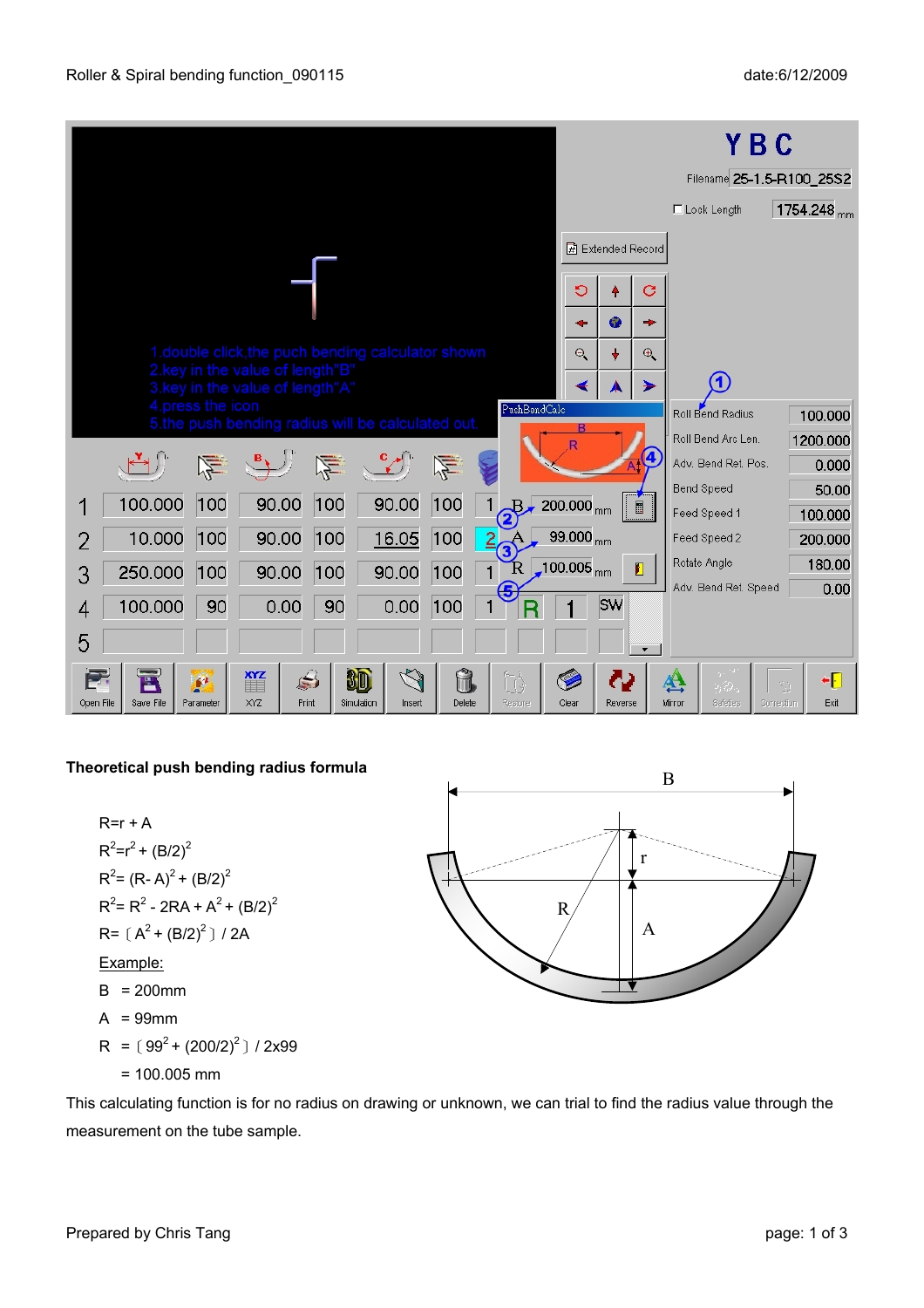|                                                                                                                                                                                                   | $\bullet$<br>$\mathbf{N}$<br>к                                                                          |
|---------------------------------------------------------------------------------------------------------------------------------------------------------------------------------------------------|---------------------------------------------------------------------------------------------------------|
|                                                                                                                                                                                                   | Filename 25/1.5/R100_25S2                                                                               |
|                                                                                                                                                                                                   | 1754.248 <sub>mm</sub><br>$\Box$ Lock Length                                                            |
|                                                                                                                                                                                                   | <b>团 Extended Record</b>                                                                                |
| $\circ$                                                                                                                                                                                           | С                                                                                                       |
|                                                                                                                                                                                                   | $\bullet$<br>÷<br>۰                                                                                     |
|                                                                                                                                                                                                   | $\Theta$<br>÷<br>$\Theta$                                                                               |
|                                                                                                                                                                                                   | ↞<br>⊁<br>A                                                                                             |
|                                                                                                                                                                                                   | Roll Bend Radius<br>100.000<br>$\overline{\overline{\overline{z}}}{}^{\ast}$<br>v                       |
|                                                                                                                                                                                                   | Roll Bend Arc Length<br>1200.000                                                                        |
| 生<br>烂                                                                                                                                                                                            | Adv. Bend Ret. Po. 4<br>0.000<br>谫<br>௫<br>Bend Speed<br>50.00                                          |
| 100<br>90.00<br>100<br>90.00<br>100.000<br>100<br>ന<br>(10)                                                                                                                                       | <b>SW</b><br><b>⑥</b><br>Feed Speed 1<br>$\triangle$ 100.000                                            |
| 10.000<br>16.05<br>100<br>90.00<br>100<br>100<br>$\overline{2}$<br>2                                                                                                                              | ℗<br><b>SW</b><br>Feed Speed 2<br>200.000                                                               |
| 250.000<br>90.00<br>90.00<br>100<br>100<br>100<br>3                                                                                                                                               | ൫<br>180.00<br>Rotate Angle<br><b>SW</b>                                                                |
| 100.000<br>90<br>0.00<br>90<br>0.00<br>100<br>4                                                                                                                                                   | Adv. Bend Ret. Speed<br>0.00<br><b>SW</b>                                                               |
| 5                                                                                                                                                                                                 |                                                                                                         |
|                                                                                                                                                                                                   | $\blacktriangledown$                                                                                    |
| $\heartsuit$<br>$\mathbf{M}$<br>80<br>$\Rightarrow$<br>tò<br>ÙŨ<br>$\mathbf{r}$<br>圖<br>Save File<br>XYZ<br>Restore<br>Clear<br>Open File<br>Print<br>Simulation<br>Delete<br>Parameter<br>Insert | ٠Đ<br>生<br>$\mathcal{S}_{\mathcal{Q}}$<br>الكورد<br>Safeties<br>Exit<br>Reverse<br>Mirror<br>Correction |

- 1. Double click the icon, the sub-window will be shown at the right side.
- 2. Roll Bend Radius (**RP**) : push bending radius according to the dimension on the drawing or calculating value from the push bend calculator. .
- 3. Roll Bend Arc Len. (**SP**) : push bending arc length, if the application is to push bend a circle or spiral. The length is a circumference or total circumference of the spiral.
- 4. Adv. Bend Ret. Pos. :
- 5. Bend Speed (S<sub>B</sub>) : bending arm turning speed.
- 6. Feed Speed 1 (**SF1**) : first stage push bending speed
- 7. Feed Speed 2 (**SF2**) : second stage push bending speed
- 8. Rotate Angle (A<sub>R</sub>): the tube rotate from 0° to the setting angle in the push bending process.

## Spiral Rate (S<sub>R</sub>) = A<sub>R</sub> / S<sub>P</sub>

Example:  $A_R = 300^\circ$ ,  $S_P = 1500$ mm Spiral Rate  $(S_R) = 0.2^{\circ}/\text{mm}$